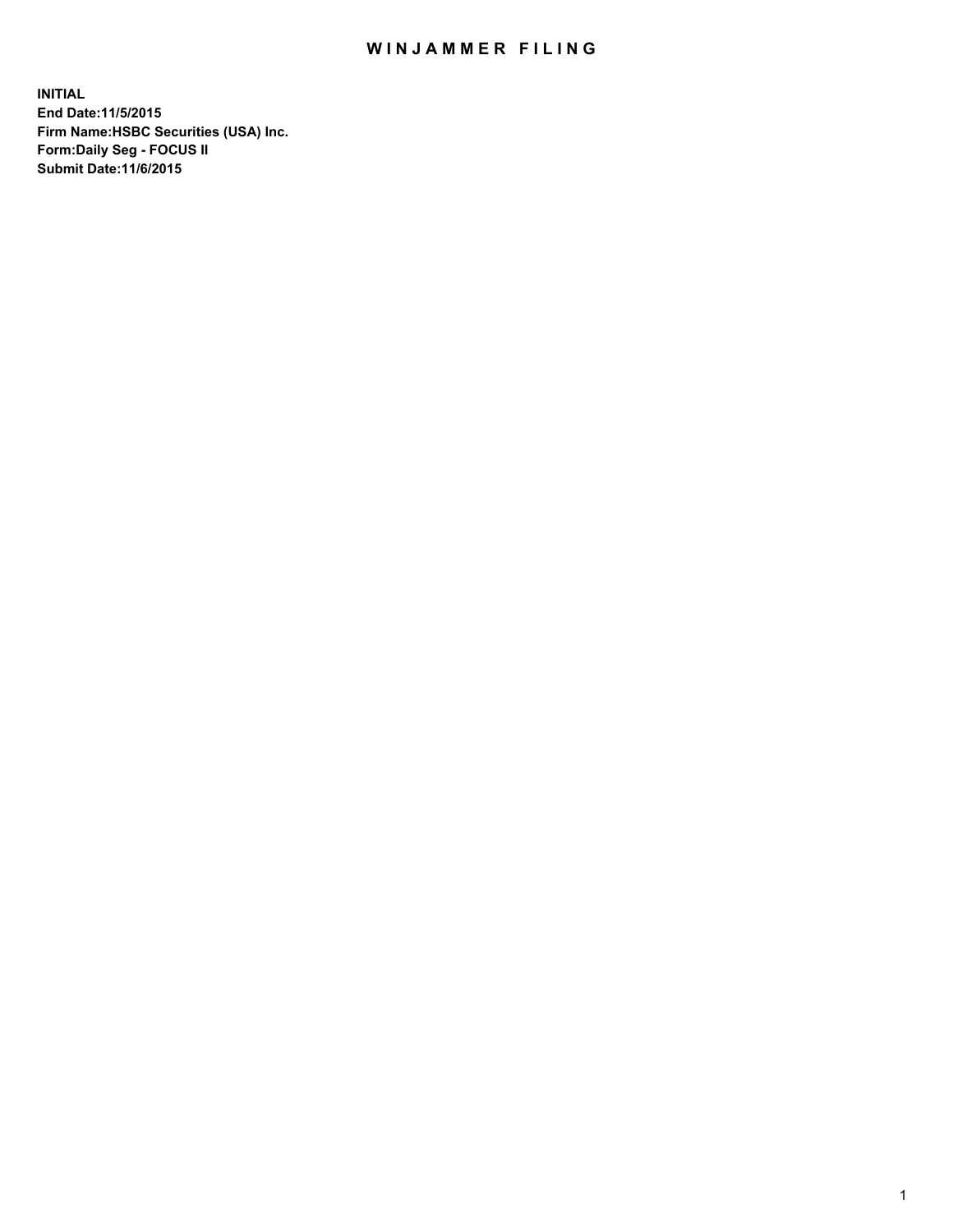## **INITIAL End Date:11/5/2015 Firm Name:HSBC Securities (USA) Inc. Form:Daily Seg - FOCUS II Submit Date:11/6/2015 Daily Segregation - Cover Page**

| Name of Company<br><b>Contact Name</b><br><b>Contact Phone Number</b><br><b>Contact Email Address</b>                                                                                                                                                                                                                         | <b>HSBC Securities (USA) Inc.</b><br>Steven richardson<br>212-525-6445<br>steven.richardson@us.hsbc.com |
|-------------------------------------------------------------------------------------------------------------------------------------------------------------------------------------------------------------------------------------------------------------------------------------------------------------------------------|---------------------------------------------------------------------------------------------------------|
| FCM's Customer Segregated Funds Residual Interest Target (choose one):<br>a. Minimum dollar amount: ; or<br>b. Minimum percentage of customer segregated funds required:%; or<br>c. Dollar amount range between: and; or<br>d. Percentage range of customer segregated funds required between: % and %.                       | 110,000,000<br><u>0</u><br>0 <sub>0</sub><br>0 <sub>0</sub>                                             |
| FCM's Customer Secured Amount Funds Residual Interest Target (choose one):<br>a. Minimum dollar amount: ; or<br>b. Minimum percentage of customer secured funds required:%; or<br>c. Dollar amount range between: and; or<br>d. Percentage range of customer secured funds required between: % and %.                         | 10,000,000<br>0 <sub>0</sub><br>0 <sub>0</sub>                                                          |
| FCM's Cleared Swaps Customer Collateral Residual Interest Target (choose one):<br>a. Minimum dollar amount: ; or<br>b. Minimum percentage of cleared swaps customer collateral required:%; or<br>c. Dollar amount range between: and; or<br>d. Percentage range of cleared swaps customer collateral required between:% and%. | 90,000,000<br><u>0</u><br>00<br><u>00</u>                                                               |

Attach supporting documents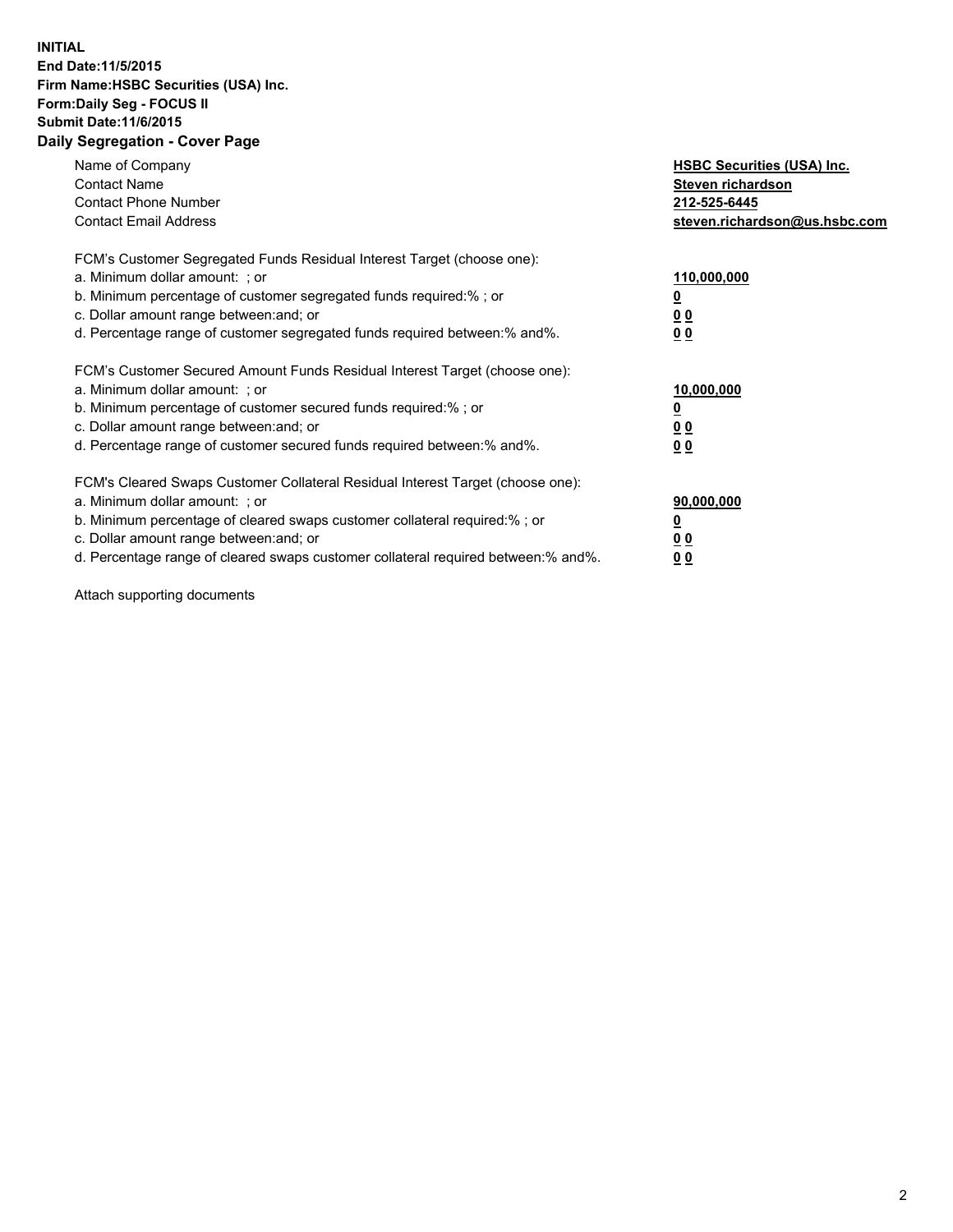**INITIAL End Date:11/5/2015 Firm Name:HSBC Securities (USA) Inc. Form:Daily Seg - FOCUS II Submit Date:11/6/2015 Daily Segregation - Secured Amounts**

Foreign Futures and Foreign Options Secured Amounts Amount required to be set aside pursuant to law, rule or regulation of a foreign government or a rule of a self-regulatory organization authorized thereunder **0** [7305] 1. Net ledger balance - Foreign Futures and Foreign Option Trading - All Customers A. Cash **81,614,045** [7315] B. Securities (at market) **104,818,269** [7317] 2. Net unrealized profit (loss) in open futures contracts traded on a foreign board of trade **-30,446,866** [7325] 3. Exchange traded options a. Market value of open option contracts purchased on a foreign board of trade **0** [7335] b. Market value of open contracts granted (sold) on a foreign board of trade **0** [7337] 4. Net equity (deficit) (add lines 1. 2. and 3.) **155,985,448** [7345] 5. Account liquidating to a deficit and account with a debit balances - gross amount **3,562,006** [7351] Less: amount offset by customer owned securities **-154,563** [7352] **3,407,443** [7354] 6. Amount required to be set aside as the secured amount - Net Liquidating Equity Method (add lines 4 and 5) **159,392,891** [7355] 7. Greater of amount required to be set aside pursuant to foreign jurisdiction (above) or line 6. **159,392,891** [7360] FUNDS DEPOSITED IN SEPARATE REGULATION 30.7 ACCOUNTS 1. Cash in banks A. Banks located in the United States **16,717,312** [7500] B. Other banks qualified under Regulation 30.7 **0** [7520] **16,717,312** [7530] 2. Securities A. In safekeeping with banks located in the United States **55,845,217** [7540] B. In safekeeping with other banks qualified under Regulation 30.7 **0** [7560] **55,845,217** [7570] 3. Equities with registered futures commission merchants A. Cash **0** [7580] B. Securities **0** [7590] C. Unrealized gain (loss) on open futures contracts **0** [7600] D. Value of long option contracts **0** [7610] E. Value of short option contracts **0** [7615] **0** [7620] 4. Amounts held by clearing organizations of foreign boards of trade A. Cash **0** [7640] B. Securities **0** [7650] C. Amount due to (from) clearing organization - daily variation **0** [7660] D. Value of long option contracts **0** [7670] E. Value of short option contracts **0** [7675] **0** [7680] 5. Amounts held by members of foreign boards of trade A. Cash **125,101,497** [7700] B. Securities **48,973,052** [7710] C. Unrealized gain (loss) on open futures contracts **-30,446,866** [7720] D. Value of long option contracts **0** [7730] E. Value of short option contracts **0** [7735] **143,627,683** [7740] 6. Amounts with other depositories designated by a foreign board of trade **0** [7760] 7. Segregated funds on hand **0** [7765] 8. Total funds in separate section 30.7 accounts **216,190,212** [7770] 9. Excess (deficiency) Set Aside for Secured Amount (subtract line 7 Secured Statement Page 1 from Line 8) **56,797,321** [7380] 10. Management Target Amount for Excess funds in separate section 30.7 accounts **10,000,000** [7780]

11. Excess (deficiency) funds in separate 30.7 accounts over (under) Management Target **46,797,321** [7785]

3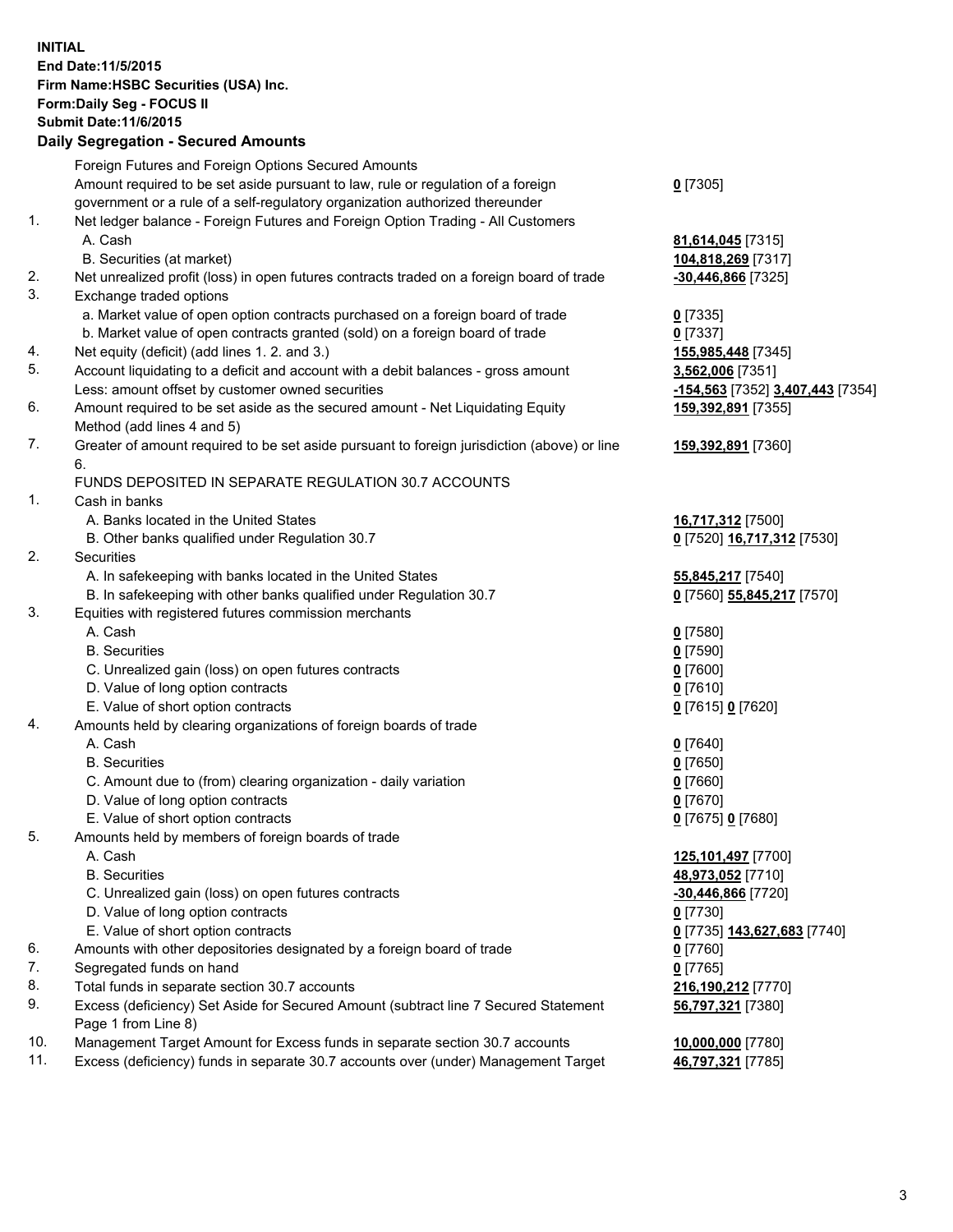| <b>INITIAL</b> | End Date: 11/5/2015<br>Firm Name: HSBC Securities (USA) Inc.<br>Form: Daily Seg - FOCUS II<br><b>Submit Date: 11/6/2015</b><br>Daily Segregation - Segregation Statement |                             |
|----------------|--------------------------------------------------------------------------------------------------------------------------------------------------------------------------|-----------------------------|
|                | SEGREGATION REQUIREMENTS(Section 4d(2) of the CEAct)                                                                                                                     |                             |
| 1.             | Net ledger balance                                                                                                                                                       |                             |
|                | A. Cash                                                                                                                                                                  | <u>-275,952,751</u> [7010]  |
|                | B. Securities (at market)                                                                                                                                                | 978,324,278 [7020]          |
| 2.             | Net unrealized profit (loss) in open futures contracts traded on a contract market                                                                                       | 591,510,385 [7030]          |
| 3.             | Exchange traded options                                                                                                                                                  |                             |
|                | A. Add market value of open option contracts purchased on a contract market                                                                                              | 164,919,447 [7032]          |
|                | B. Deduct market value of open option contracts granted (sold) on a contract market                                                                                      | -47,708,847 [7033]          |
| 4.             | Net equity (deficit) (add lines 1, 2 and 3)                                                                                                                              | 1,411,092,512 [7040]        |
| 5.             | Accounts liquidating to a deficit and accounts with                                                                                                                      |                             |
|                | debit balances - gross amount                                                                                                                                            | 2,351,038 [7045]            |
|                | Less: amount offset by customer securities                                                                                                                               | -2,350,987 [7047] 51 [7050] |
| 6.             | Amount required to be segregated (add lines 4 and 5)                                                                                                                     | 1,411,092,563 [7060]        |
|                | FUNDS IN SEGREGATED ACCOUNTS                                                                                                                                             |                             |
| 7.             | Deposited in segregated funds bank accounts                                                                                                                              |                             |
|                | A. Cash                                                                                                                                                                  | 57,503,882 [7070]           |
|                | B. Securities representing investments of customers' funds (at market)                                                                                                   | $0$ [7080]                  |
|                | C. Securities held for particular customers or option customers in lieu of cash (at                                                                                      | 252,951,876 [7090]          |
|                | market)                                                                                                                                                                  |                             |
| 8.             | Margins on deposit with derivatives clearing organizations of contract markets                                                                                           |                             |
|                | A. Cash                                                                                                                                                                  | 27,191,572 [7100]           |
|                | B. Securities representing investments of customers' funds (at market)                                                                                                   | 255,528,639 [7110]          |
|                | C. Securities held for particular customers or option customers in lieu of cash (at<br>market)                                                                           | 725,372,402 [7120]          |
| 9.             | Net settlement from (to) derivatives clearing organizations of contract markets                                                                                          | 2,809,717 [7130]            |
| 10.            | Exchange traded options                                                                                                                                                  |                             |
|                | A. Value of open long option contracts                                                                                                                                   | 164,919,447 [7132]          |
|                | B. Value of open short option contracts                                                                                                                                  | 47,708,847 [7133]           |
| 11.            | Net equities with other FCMs                                                                                                                                             |                             |
|                | A. Net liquidating equity                                                                                                                                                | 87,528,939 [7140]           |
|                | B. Securities representing investments of customers' funds (at market)                                                                                                   | 0 [7160]                    |
|                | C. Securities held for particular customers or option customers in lieu of cash (at<br>market)                                                                           | $0$ [7170]                  |
| 12.            | Segregated funds on hand                                                                                                                                                 | $0$ [7150]                  |
| 13.            | Total amount in segregation (add lines 7 through 12)                                                                                                                     | 1,526,097,627 [7180]        |
| 14.            | Excess (deficiency) funds in segregation (subtract line 6 from line 13)                                                                                                  | 115,005,064 [7190]          |
| 15.            | Management Target Amount for Excess funds in segregation                                                                                                                 | 110,000,000 [7194]          |
| 16.            | Excess (deficiency) funds in segregation over (under) Management Target Amount                                                                                           | 5,005,064 [7198]            |

16. Excess (deficiency) funds in segregation over (under) Management Target Amount Excess